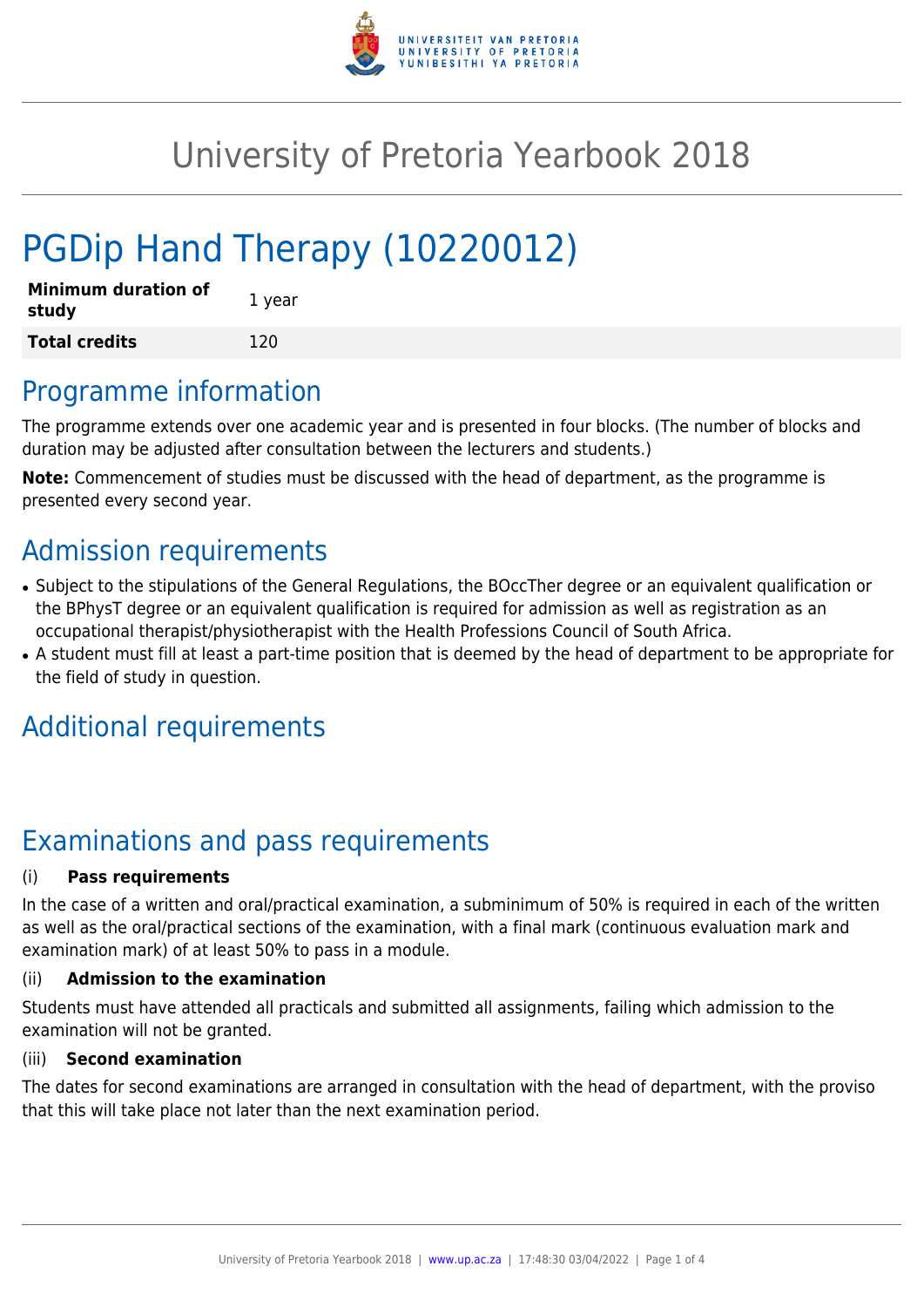

# Pass with distinction

The diploma is awarded with distinction to a student who obtains at least 75% in (ADM 701) Advanced clinical management in hand therapy 701, and an average of at least 75% in the other modules.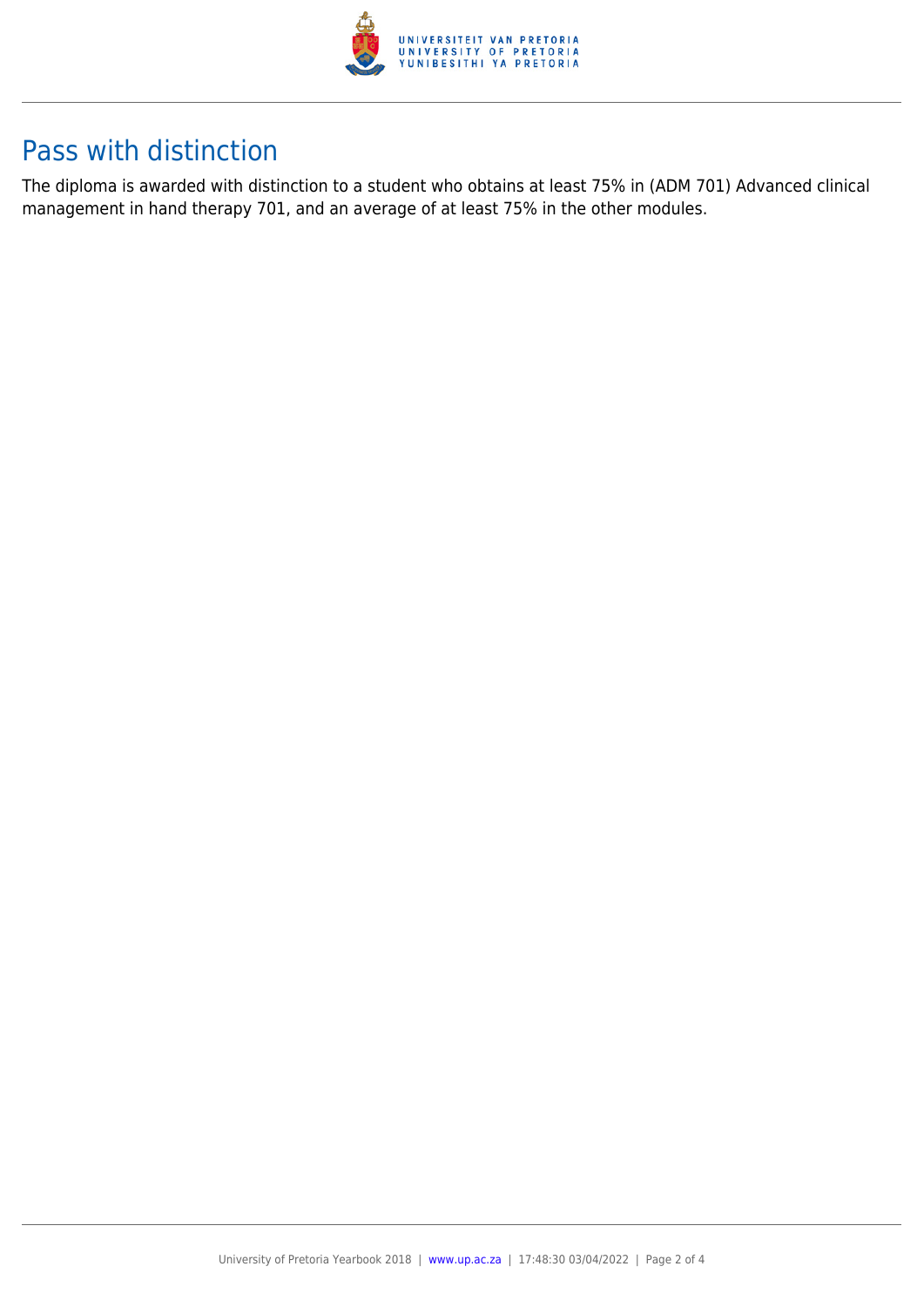

## Curriculum: Final year

**Minimum credits: 120**

### **Core modules**

### **Anatomy 702 (AAN 702)**

| <b>Module credits</b>         | 10.00                                                                  |
|-------------------------------|------------------------------------------------------------------------|
| <b>Prerequisites</b>          | No prerequisites.                                                      |
| <b>Contact time</b>           | 1 discussion class per week, 1 practical per week, 3 lectures per week |
| <b>Language of tuition</b>    | Module is presented in English                                         |
| <b>Department</b>             | Anatomy                                                                |
| <b>Period of presentation</b> | Year                                                                   |

#### **Module content**

A complete synopsis of all anatomy modules at postgraduate level published in the Study Guide for Postgraduate Anatomy Courses is available on request from the Department of Anatomy.

### **Advanced clinical management in hand therapy 702 (ADM 702)**

| <b>Module credits</b>         | 50.00                          |
|-------------------------------|--------------------------------|
| <b>Prerequisites</b>          | No prerequisites.              |
| <b>Language of tuition</b>    | Module is presented in English |
| <b>Department</b>             | <b>Occupational Therapy</b>    |
| <b>Period of presentation</b> | Year                           |

#### **Module content**

Advanced study of hand injuries and conditions and their management. The design and application of treatment programmes in clinical practice. Study and application of evaluation methods and instruments

### **Biomechanics and ergonomics 702 (BEX 702)**

| <b>Module credits</b>         | 10.00                                      |
|-------------------------------|--------------------------------------------|
| <b>Prerequisites</b>          | No prerequisites.                          |
| <b>Contact time</b>           | 1 practical per week, 14 lectures per week |
| Language of tuition           | Module is presented in English             |
| <b>Department</b>             | Occupational Therapy                       |
| <b>Period of presentation</b> | Year                                       |

#### **Module content**

Biomechanics of the upper limb and disturbance thereof; the biomechanics of splints. Environmental factors for effective posture and handgrip; relationship between man and environment; disturbance of this relationship.